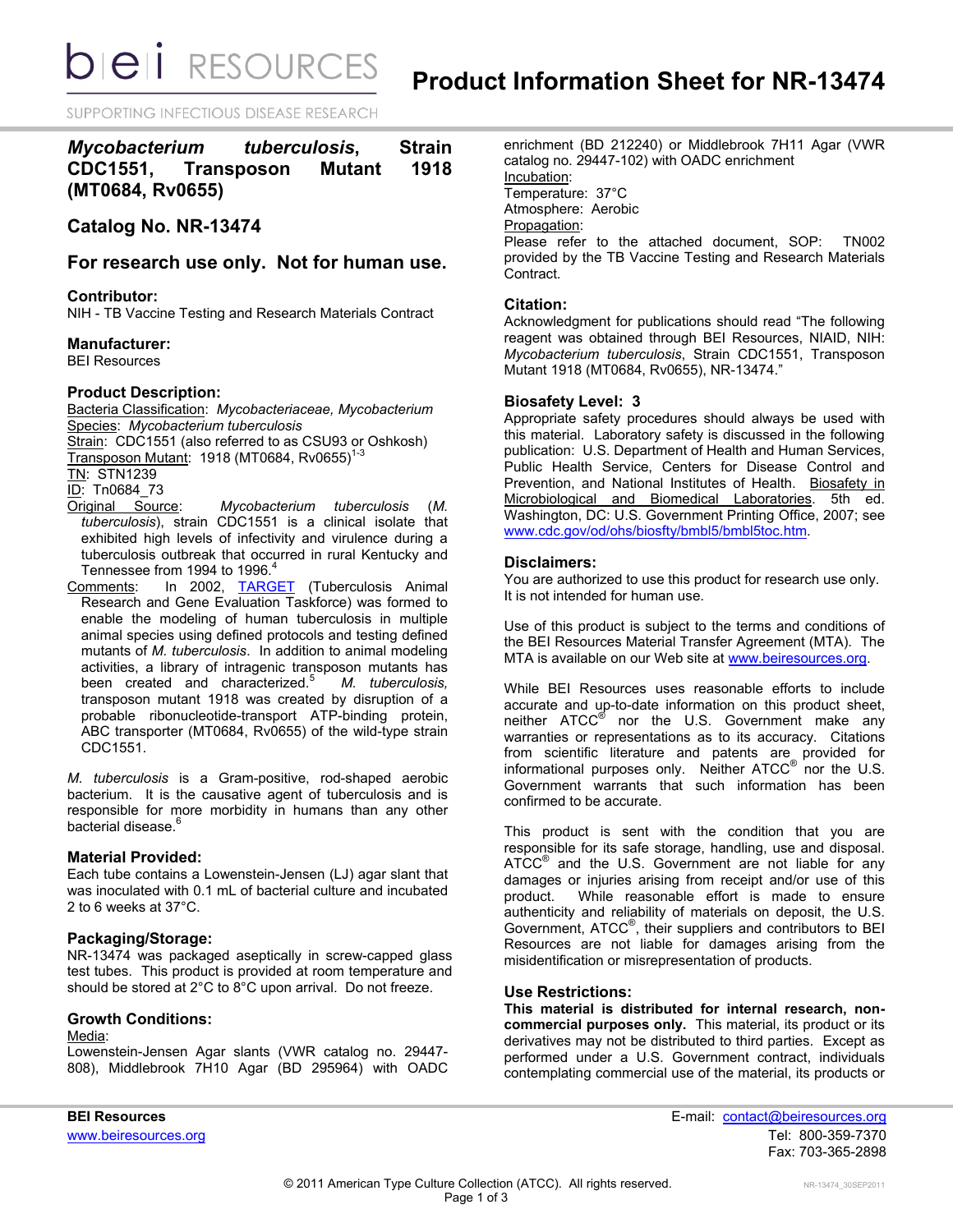**DIEII** RESOURCES

SUPPORTING INFECTIOUS DISEASE RESEARCH

its derivatives must contact the contributor to determine if a license is required. U.S. Government contractors may need a license before first commercial sale.

## **References:**

- 1. TARGET: [Rv0655](http://webhost.nts.jhu.edu/target/search.aspx?query=MT0684)
- 2. JCVI: [MT0684](http://cmr.jcvi.org/tigr-scripts/CMR/shared/GenePage.cgi?locus=MT0684)
- 3. TubercuList: Gene [Rv0655](http://tuberculist.epfl.ch/quicksearch.php?gene+name=rv0655)
- 4. Valway, S. E., et al. "An Outbreak Involving Extensive Transmission of a Virulent Strain of *Mycobacterium tuberculosis*." N. Engl. J. Med. 338 (1998): 633-639. PubMed: 9486991.
- 5. Lamichhane, G., et al. "A Postgenomic Method for Predicting Essential Genes at Subsaturation Levels of Mutagenesis: Application to *Mycobacterium tuberculosis*." Proc. Natl. Acad. Sci. U. S. A. 100 (2003): 7213-7218. PubMed: 12775759.
- 6. Ducati, R. G., et al. "The Resumption of Consumption A Review on Tuberculosis." Mem. Inst. Oswaldo Cruz 101 (2006): 697-714. PubMed: 17160276.
- 7. Cole, S. T., et al. "Deciphering the Biology of *Mycobacterium tuberculosis* from the Complete Genome Sequence." Nature 393 (1998): 537-544. PubMed: 9634230. Erratum in: Nature 396 (1998): 190-198.
- 8. de la Paz Santangelo, M., et al. "Mce3R, a TetR-Type Transcriptional Repressor, Controls the Expression of a Regulon Involved in Lipid Metabolism in *Mycobacterium tuberculosis*." Microbiology 155 (2009): 2245-2255. PubMed: 19389781.

ATCC $^{\circ}$  is a trademark of the American Type Culture Collection.